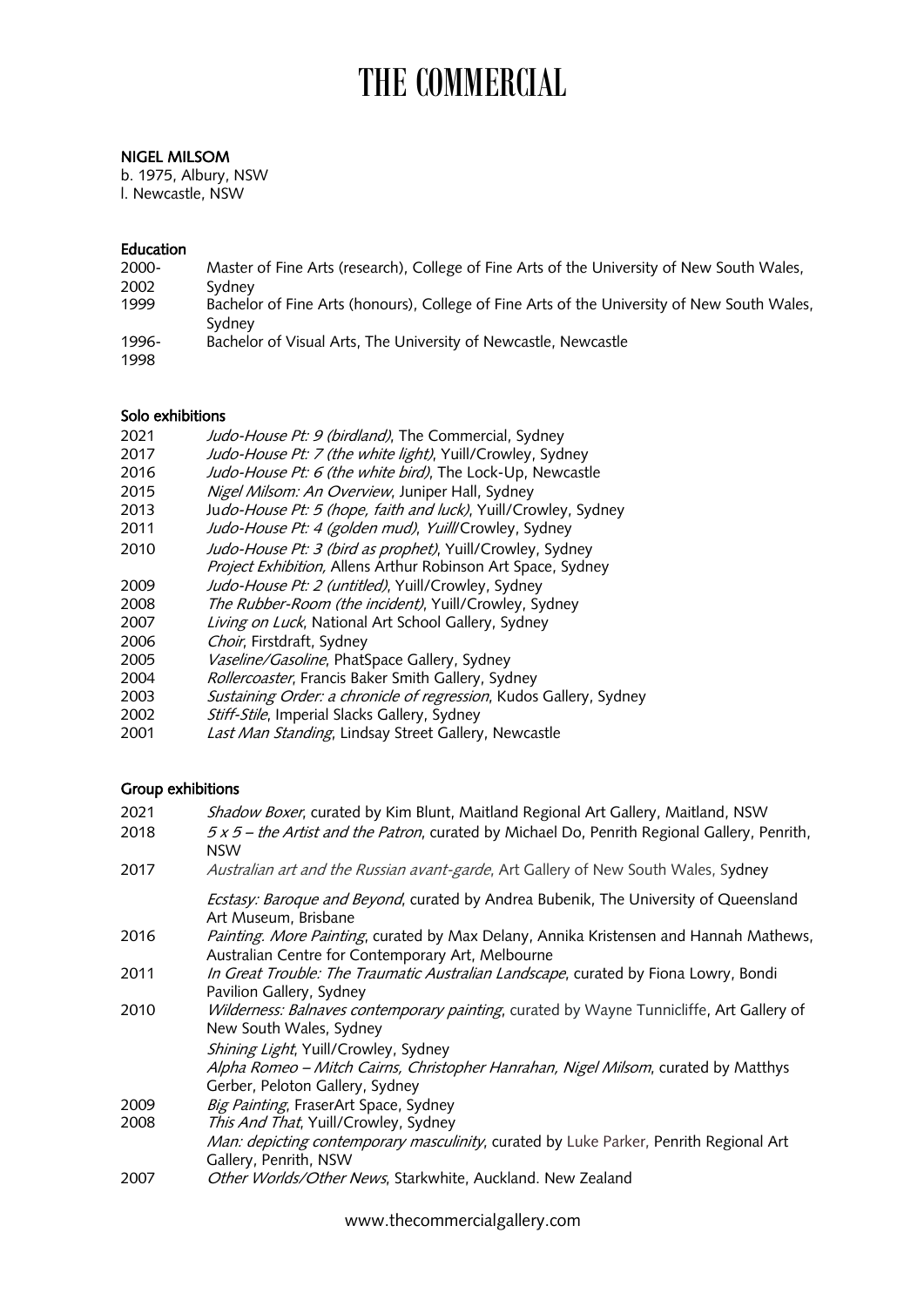|      | Terminus Projects, curated by Sarah Rawlings and Clare Lewis, ABC Building, Sydney         |
|------|--------------------------------------------------------------------------------------------|
| 2006 | The Year in Art, curated by Lisa Havilah & Jane Watters, S. H. Irvin Gallery, Sydney       |
|      | ABN AMRO Emerging Artists Award, ABN AMRO, Sydney                                          |
|      | Ironic Expressionism, curated by Andrew Frost, Virginia Wilson Art, Sydney                 |
|      | Scissors, Paper, Rock, Firstdraft, Sydney                                                  |
| 2005 | Stars of Track and Field, Campbelltown Arts Centre, Campbelltown, NSW                      |
|      | To Think We Almost Made It: the anti-heroic gestures of true romantics, curated by Michael |
|      | Moran, Firstdraft Gallery, Sydney                                                          |
|      | I'm Interested in Everything, Rocketart, Newcastle, NSW                                    |
| 2004 | The Barnyard Show, Francis Baker Smith Gallery, Sydney                                     |
|      | MFA Graduate Exhibition, Ivan Dougherty Gallery, Sydney                                    |
| 2002 | We Care A Lot, Imperial Slacks Gallery, Sydney                                             |
|      | The True History of The Kelly Gang, Firstdraft, Sydney                                     |
| 2001 | Full Fathom Five, Rocketart, Newcastle, NSW                                                |
|      | Mullet: new Australian style, COFA Exhibition and Performance Space, Sydney                |
| 2000 | Take Five, Rocketart, Newcastle                                                            |
|      | Group Show, Gallery Nineteen, Sydney                                                       |
|      | Fifty/Fifty, Gallery Nineteen, Sydney                                                      |
|      |                                                                                            |

# Selected bibliography

| 2018 | Penrith Regional Gallery & The Lewers Bequest Autumn Exhibition Suite 2018, exh. cat.,<br>Penrith Regional Gallery & The Lewers Bequest, Penrith, 2018.                                                                                                                                                                                               |
|------|-------------------------------------------------------------------------------------------------------------------------------------------------------------------------------------------------------------------------------------------------------------------------------------------------------------------------------------------------------|
| 2017 | Andrea Rubenik, 'Nigel Milsom: Judo House Part 6 (The White Bird)', Ecstasy: Baroque and<br>Beyond, exh. cat., The University of Queensland Art Museum, Brisbane, pp. 16-17.                                                                                                                                                                          |
| 2016 | 'Nigel Milsom', Look, Art Gallery of New South Wales, Sydney, June 2016, p.12.<br>Hannah Mathews, 'Nigel Milsom', Painting. More Painting, exh. cat. Australian Centre for<br>Contemporary Art, Melbourne, p.114.                                                                                                                                     |
| 2015 | Rachel Kent, 'Nigel Milsom: Surface tension', Art Monthly Australia, no. 280, June 2015,<br>pp. 40-43.                                                                                                                                                                                                                                                |
|      | Andrew Taylor, 'Award-winning artist Nigel Milsom holds first exhibition since his release<br>from jail', Sydney Morning Herald', 15 April 2015.                                                                                                                                                                                                      |
|      | Rachel Kent, 'Nigel Milsom; An Overview', Moran Arts Foundation, Juniper Hall, Sydney,<br>from 18 April to 17 May 2015.                                                                                                                                                                                                                               |
| 2013 | Ingrid Periz, 'Nigel Milsom: fresh paint', ARTAND Australia, no. 51.1, August-Oct 2013, pp.<br>98-103.                                                                                                                                                                                                                                                |
| 2012 | Vaughan O'Connor, 'Dark Victory: Nigel Milsom Profile', Incubate, no. 8, 2012, pp. 58-61.<br>Ingrid Periz, 'Nigel Milsom: Judo House Part 4 (Golden Mud)', Eyeline, no. 76, 2012, pp.79.<br>John McDonald, 'Archibald Prize 2012' Sydney Morning Herald, March 31, 2012<br>Rosmarie Milsom, 'The Frame Game', Newcastle Herald, page 8, July 7, 2012. |
| 2011 | In Great Trouble: The Traumatic Australian Landscape, exh. cat., Bondi Pavilion Gallery,<br>Sydney, 2011.                                                                                                                                                                                                                                             |
|      | Andrew Frost, 'Career on track, Artist Nigel Milsom backs a Winner at The Dogs', Sydney<br>Morning Herald, October 15, 2011.<br>Nina Pether, 'The Art Of Corporate Identity', Artwrite, COFA blog, 2011.                                                                                                                                              |
| 2010 | Wayne Tunnicliffe, Wilderness: Balnaves contemporary painting, exh. cat., Art Gallery of<br>New South Wales, Sydney, 2010, pp. 82-89                                                                                                                                                                                                                  |
| 2009 | 'Nigel Milsom', MCA Collection: new Acquisitions 2009, exh. cat., Museum of<br>Contemporary Art, Sydney, 2009, pp.20-21.                                                                                                                                                                                                                              |
| 2008 | Dougal Phillips, 'Nigel Milsom', Art & Australia, no. 45.4, Winter 2008, p.647.<br>John McDonald, 'The Humour in a Brush with Fame', The Sydney Morning Herald, 5-6 April<br>2008, p. 17.                                                                                                                                                             |
|      | Tracey Clement, 'Nigel Milsom' Metropicks, Metro Sydney Morning Herald, March 2008.<br>John Macdonald, 'The Humour in a Brush with Fame', The Sydney Morning Herald, page<br>17, April 5-6, 2008.                                                                                                                                                     |
| 2007 | Dominique Angeloro, 'Stars of Track and Field Campbelltown Arts Centre 10 December to 5<br>February 2006', Artlink Magazine, Vol. 26 No. 3, 2007.                                                                                                                                                                                                     |
|      | Campbelltown City Council, flyer for 'Stars of Track and Field', Oct 2007, unknown author.<br>Katie Dyer, 'Living on Luck: Christopher Hanrahan and Nigel Milsom', Future Classics,<br><b>Winter 2007.</b>                                                                                                                                            |